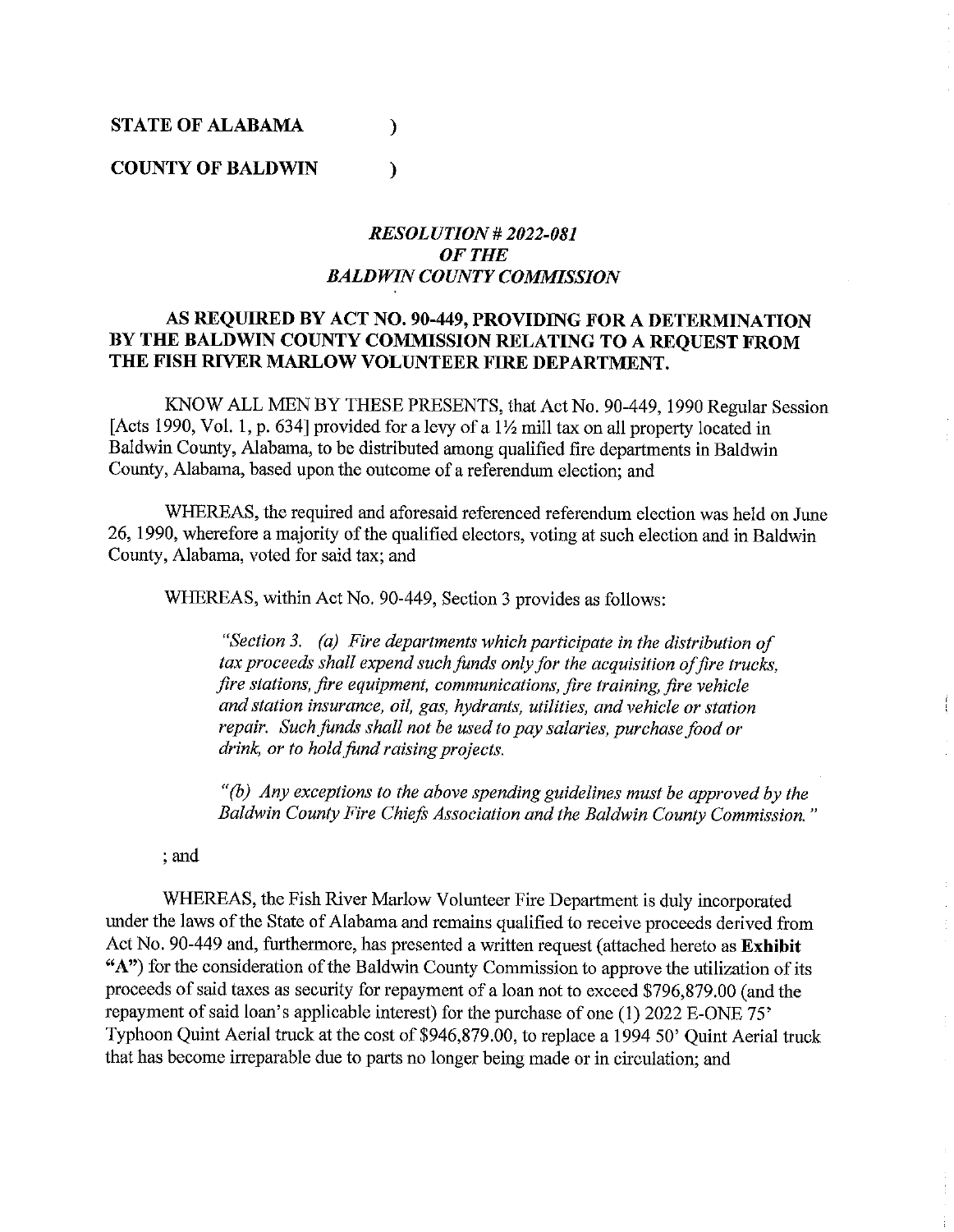WHEREAS, this honorable county governing body, pursuant to Act No. 90-449, has reviewed the aforementioned written request, as well as the accompanying instrument indicating the required approval of the Baldwin County Fire Chiefs' Association related to the same (attached hereto as **Exhibit "B"),** and finds that such remains an exception to the spending guidelines set forth in said Act No. 90-449 and seeks to provide its approval to said spending exception; now therefore

BE IT RESOLVED BY THE BALDWIN COUNTY COMMISSION, IN REGULAR SESSION ASSEMBLED, That the Fish River Marlow Volunteer Fire Department is hereby authorized to use its proceeds of taxes derived by Act No. 90-449 as security for repayment of a loan not to exceed \$796,879.00 (and the repayment of said loan's applicable interest) for the purchase of one (1) 2022 E-ONE 75' Typhoon Quint Aerial truck at the cost of \$946,879.00, to replace a 1994 50' Quint Aerial truck that has become irreparable due to parts no longer being made or in circulation; and

FURTHER, BE IT RESOLVED, that this instrument, codified as *Resolution #2022-081 of the Baldwin County Commission,* shall in no way obligate the Baldwin County Commission as to the loan sought by the Fish River Marlow Volunteer Fire Department as hereinabove referenced, or any loan, sought or secured by the Fish River Marlow Volunteer Fire Department.

DONE, under the Seal of Baldwin County, Alabama, as affixed on this the 17<sup>th</sup> day of May 2022.



Commissioner James E. Ball, Chairman

Hould f. Cont

Ronald J. Cink, Budget Director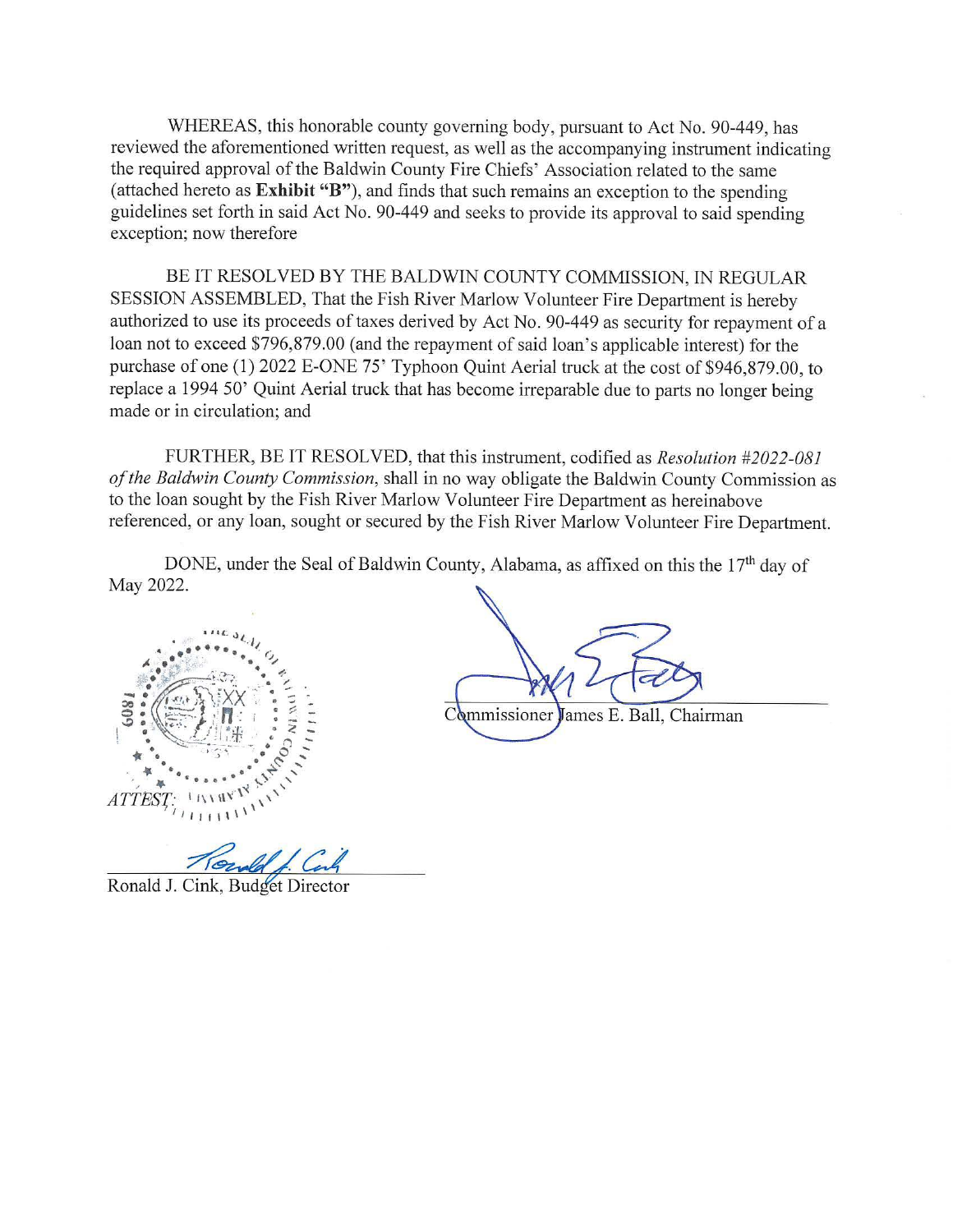

### **Purchase: 2022 E-ONE 75' Typhoon Quint Aerial**

#### **Purchase Details:**

- ► E-ONE 7 5' Typhoon Quint Aerial To Replace a 1994 50' Quint Aerial that has become irreparable due to parts no longer being made or in circulation
- ► COST: \$946,879.00
- ► DOWN PAYMENT: \$ 150,000.00
- ► BALANCE AMOUNT: \$796,879.00
- ► TERM: 15ANNUALPMTS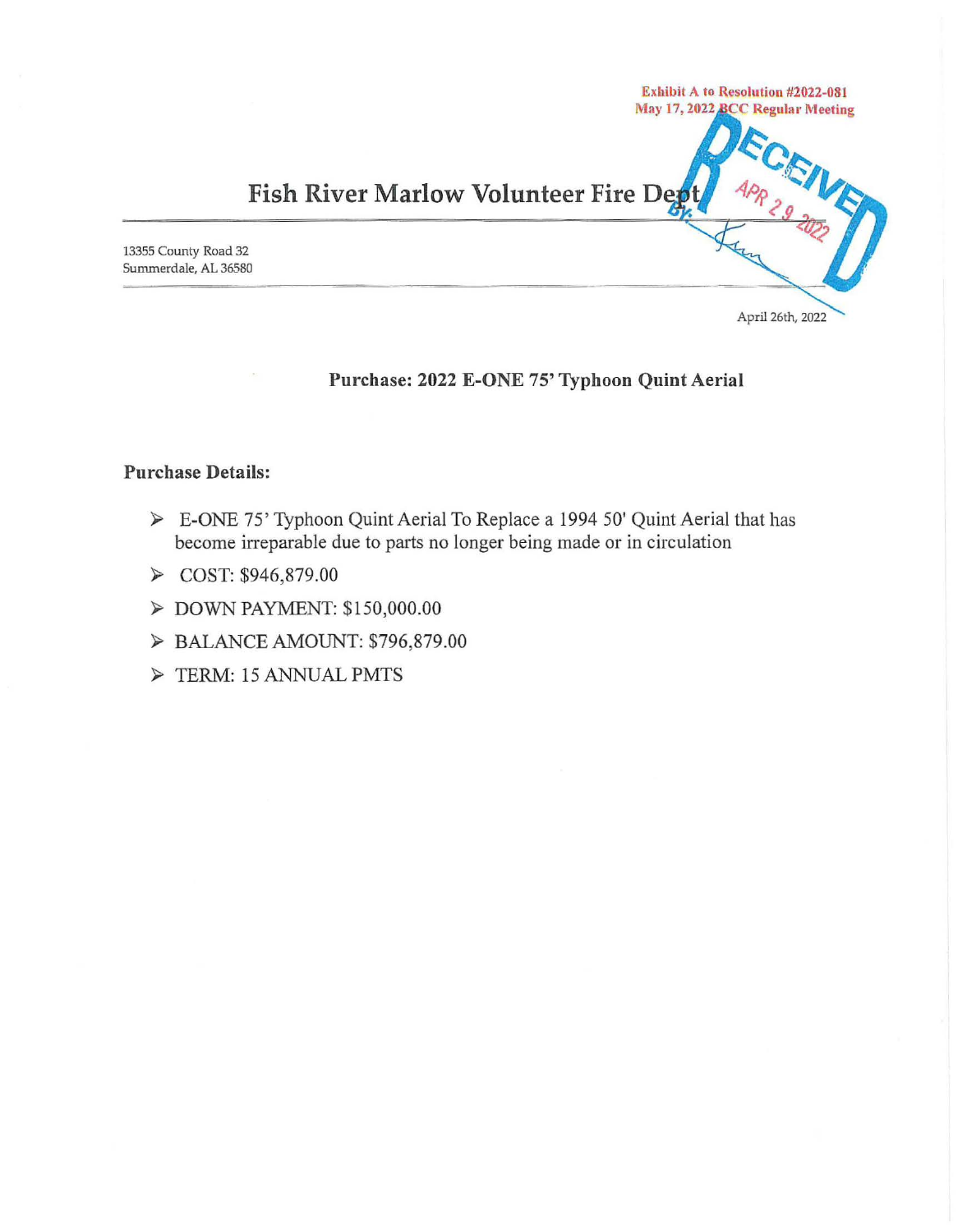

# Baldwin County Fire Chiefs' Association

*established 1969* . **~aldwin County** 

**Administration Department**<br>
RESOLUTION<br> **By:** <del>BD</del><br>
By: BP KNOW ALL MEN BY THESE PRESENTS, THAT WHEREAS, Act No. 90-449 of the 1990 Legislature provides for a levy of a one and one-half mill tax on all property located in Baldwin County, Alabama, to be distributed among qualified fire departments in the county, and

WHEREAS, said Act provides as follows:

"(a) Fire departments which participate in the distribution of the tax proceeds shall expend such funds only for the acquisition of fire trucks, fire stations, fire equipment communications, fire training. fire vehicle and station insurance, oil, gas, hydrants, utilities. and vehicle or station repair. Such funds shall not be used to pay salaries, purchase food and drink, or to hold fund raising projects."

"(b) Any exception to the above spending guidelines must be approved by the Baldwin County Fire Chiefs' Association and the Baldwin County Commission."

AND, WHEREAS, Baldwin County Fire Departments are duly incorporated under the laws of this State and qualified pursuant to Section 9-13-17, Code of Alabama, 1975, has presented an application for approval by the Baldwin County Fire Chiefs' Association to use proceeds of the taxes derived from Act 90-449 for the acquisition of equipment, property or services as set forth in said act and to pledge said taxes as security for repayment of a loan to acquire said properties;

NOW, THEREFORE, to be resolved by the Baldwin County Fire Chiefs' Association, that Baldwin County Fire Departments in good standing be, and is hereby, authorized to purchase the equipment and or properties set forth in said application and to pledge the proceeds from Act 90-449 for repayment of the same.

IN WITNESS WHEREOF, the undersigned have hereunto set their hands and affixed the official seal of the Baldwin County Fire Chiefs' Association.

Approved in lieu of the regular monthly meeting on February 3rd, 2022 located at Baldwin County Emergency Management Agency, 23100 McAuliffe Drive, Robertsdale, AL 36567